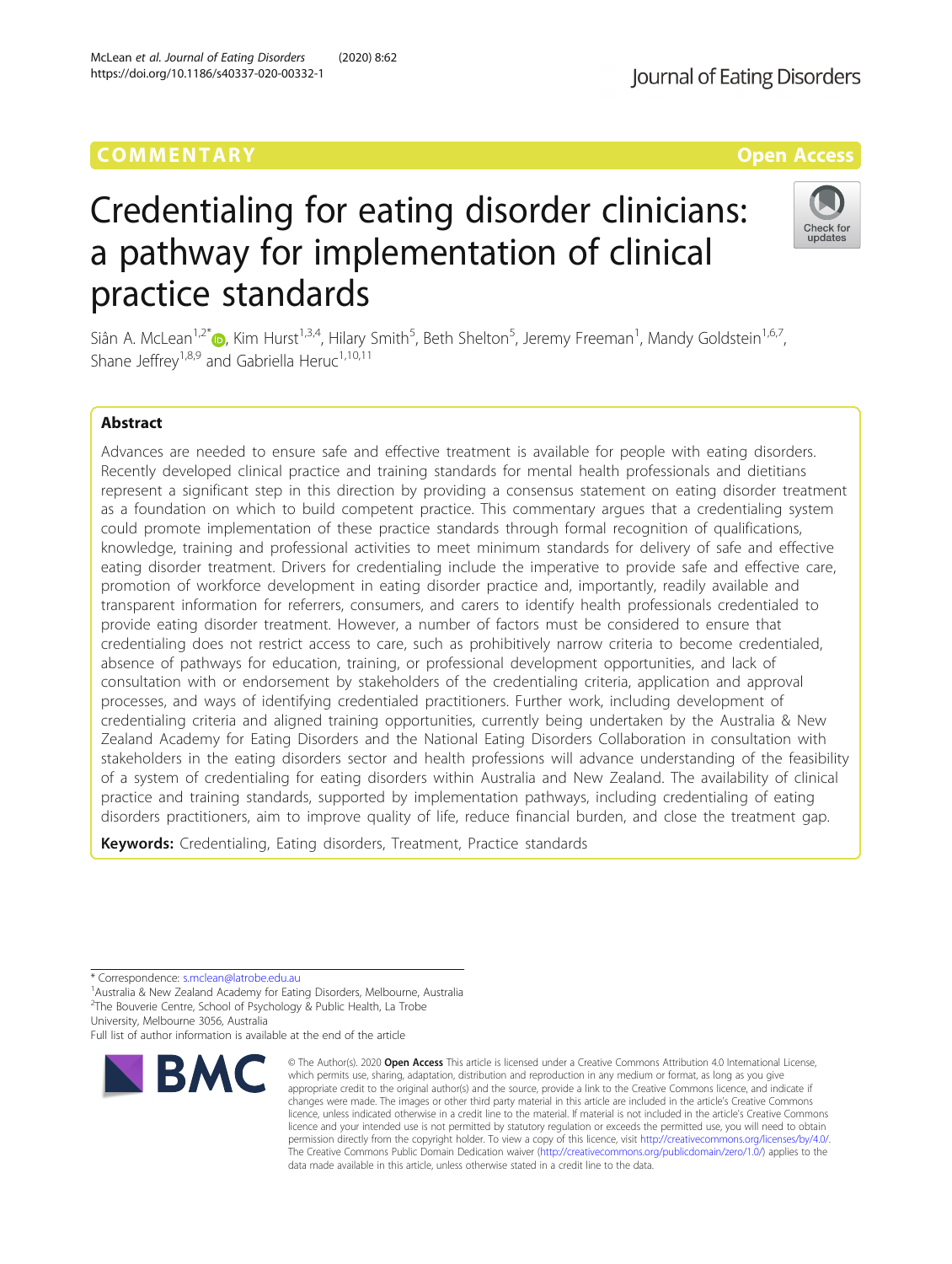It is well established that a treatment gap exists within eating disorders, whereby the majority of those in need of treatment do not receive appropriate care [\[1\]](#page-2-0). Individual level factors have been shown to obstruct treatment seeking, including fear of loss of control, failure to recognise the seriousness of symptoms, and fear of stigma [[2](#page-2-0)–[4\]](#page-2-0). Additionally, when consumers or carers do seek treatment, they often experience difficulty finding a suitably qualified and experienced treatment professional [[5\]](#page-2-0). Systemic factors such as clinicians' concerns about use of manualised evidence-based treatments and a shortage of clinicians trained in these can impede dissemination and implementation of evidence-based treatments so that even those who do seek care may not receive appropriate treatment [[6\]](#page-2-0). These factors together can reduce patient and carer access to the type of treatment and care that is most likely to achieve optimal outcomes for those with eating disorders.

A significant step toward improving the likelihood that those in need will receive appropriate evidence-based care delivered by a health professional competent in eating disorder treatment was made with the recent development of the Australia & New Zealand Academy for Eating Disorders (ANZAED) clinical practice and training standards for mental health professionals and dietitians [[7](#page-2-0)–[9](#page-2-0)]. These standards provide a consensus statement on the complexity of treating eating disorders and formulate professional competencies required by mental health and dietetic professionals. However, further steps are required to ensure their dissemination across the sector and utilisation by health professionals. Among these steps, a credentialing system offers a potential pathway to support implementation by ensuring that participating clinicians have a minimum knowledge and level of training and professional development to provide safe and effective eating disorder treatment. This commentary paper considers the need for a credentialing system within the context of the Australian and New Zealand health systems and highlights important factors that might need to be considered within such a system for improving access to appropriate care that may in turn increase the likelihood of better patient outcomes. Acknowledging the differences among international health systems, it is anticipated that this commentary may serve as an example for the suitability of credentialing for other health jurisdictions.

Credentialing for eating disorders refers to a process of formal recognition of qualifications, knowledge, training, and development activities of professionals delivering eating disorder treatment. Although health professionals providing treatment for individuals with an eating disorder generally possess mental health, dietetic, and/or medical qualifications, and are typically recognised as appropriate to provide health care through registration with professional bodies, university training generally offers insufficient content on eating disorder management. It is widely acknowledged that due to the physical and psychological complexity of eating disorders, additional training and experience in their multidisciplinary treatment is needed to develop competence and confidence in their management. A credentialing system might formally recognise the level of training and experience that health professionals should attain to meet the minimum standards for the delivery of safe and effective eating disorder treatment.

Several incentives exist for credentialing in Australia and New Zealand. A principal driver is for people experiencing an eating disorder and carers to be able to access safe and effective care. Credentialing can achieve this in two main ways. By providing motivation and structure for the implementation of clinical practice standards, credentialing stands to contribute to the development of workforce capability and consistency of care for those with an eating disorder. Equally important, consumers and carers could exercise greater choice and control within a credentialing system in which they can be more informed about the clinicians who meet minimum standards for eating disorder treatment. Easy identification of credentialed eating disorder professionals across the system of care may particularly assist both primary care and consumers and carers. The primary care setting is often the gateway for accessing mental health treatment for eating disorders but knowledge about eating disorders, including referral sources, may be limited within those settings [\[5](#page-2-0)]. This may be reflected in the experiences of carers and consumers who have de-scribed the pathway to treatment as arduous [\[10\]](#page-2-0). A system of credentialing could offer a clear pathway for both referrers and consumers to find a credentialed health professional via a publicly available database.

Furthermore, practitioners may seek public recognition of their skills and experience through the credentialing system. This may be motivated by ethical or financial drivers or may also be viewed positively as a differentiator among early-career practitioners seeking to build their portfolio.

Key to the potential success of a credentialing system is ensuring that barriers do not deter use of the system or incur unwanted negative outcomes. First and foremost in these considerations is ensuring that enhancing the quality of treatment for eating disorders does not restrict access to care. Access would be negatively impacted if criteria to meet credentialing standards are narrow and reflective of "expert" levels of eating disorder knowledge, skills, and experience. Similarly, clinicians require access to adequate pathways for education, training, and continuing professional development to meet the minimum clinical practice standards for providing eating disorder treatment.